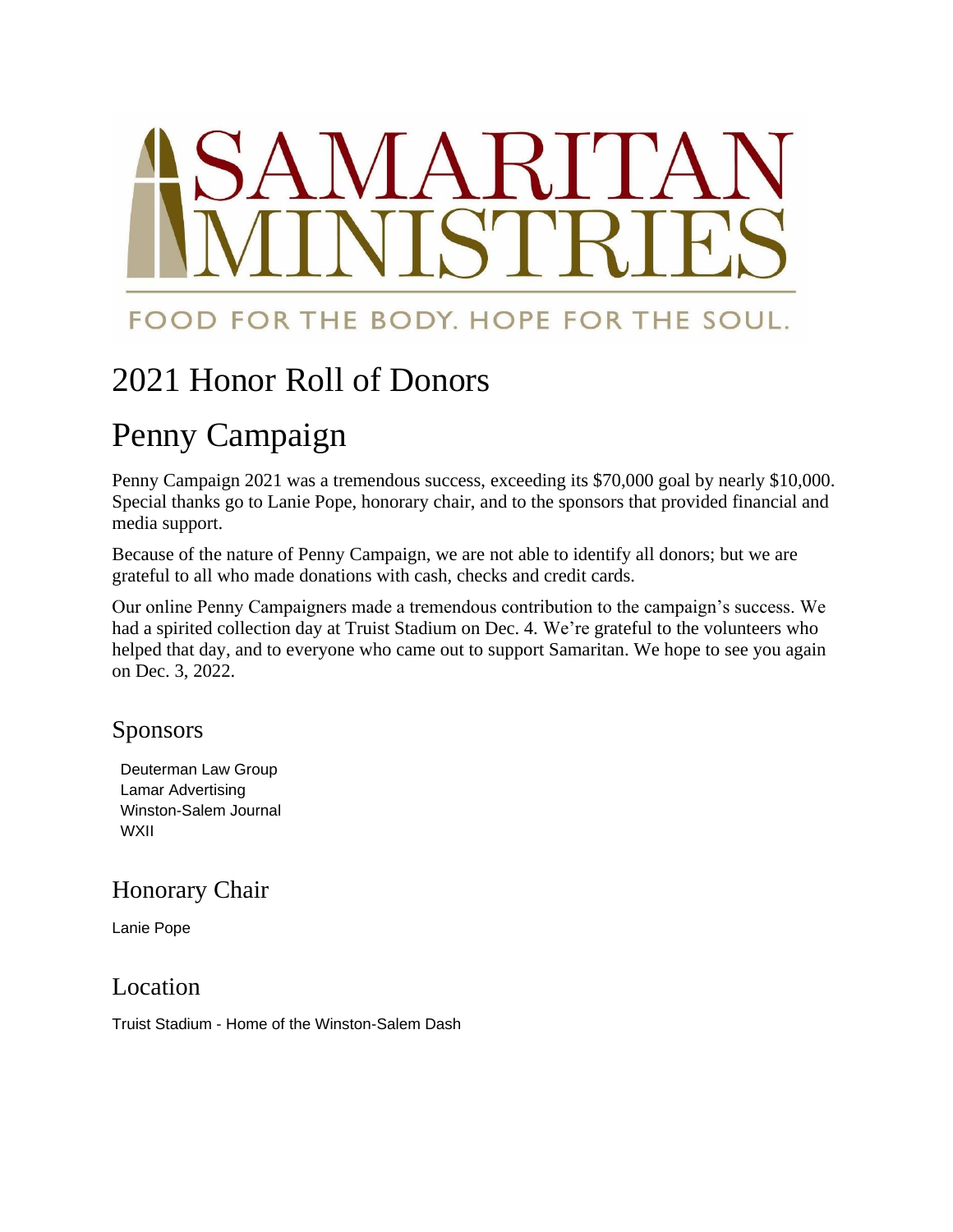#### Penny Campaigners

#### Team Name Captain

Ashley Academy **Donna Miller** Carolyn Ely **Carolyn Ely** Happy Change **Charles Forrest** Jonathan A Jonathan Aves Lakeisha's Penny Campaign Lakeisha Terry Lanie & Lora Lanie Pope & Lora Songster Moe's Angels **Maurice** Douglas New Atlantic Contracting, Inc. Amber Smith Parrish in memory of Linda Jones Lisa Parrish Ron's Team Ron Wixson Team Capture **Rebecca McNeely** Team Deuterman Law Group Maureen Olsen Team Ford **Mike Ford** Mike Ford Team Jarrell **Alex Jarrell** Team Samaritan **Jan Kelly** Tom's Team Tom White Wake Forest BLSA Breanna Miller WTOB 980/96.7 Good Guys Tim Clodfelter Young Samaritans Ben Noland

#### **Donors**

#### Churches & Church Groups

Dottie Williamson Mission Group, Ardmore Baptist Church Mission Fellowship Class, Ardmore Moravian Church Burkhead United Methodist Church Centenary United Methodist Church Christ Temple CME Church Clemmons Moravian Covenant Class Crusaders for Jesus Christ First Baptist Church on Highland First Baptist Church on Highland Youth Ministry First Waughtown Missionary Baptist Church Greater Galilee Baptist Church Kingswood United Methodist Church Knollwood Baptist Church Konnoak Hills Moravian Church Macedonia Baptist Church Mars Hill Baptist Church Mizpah Moravian Church New Philadelphia Moravian Church Oak Grove Missionary Baptist Church Parkway Presbyterian Church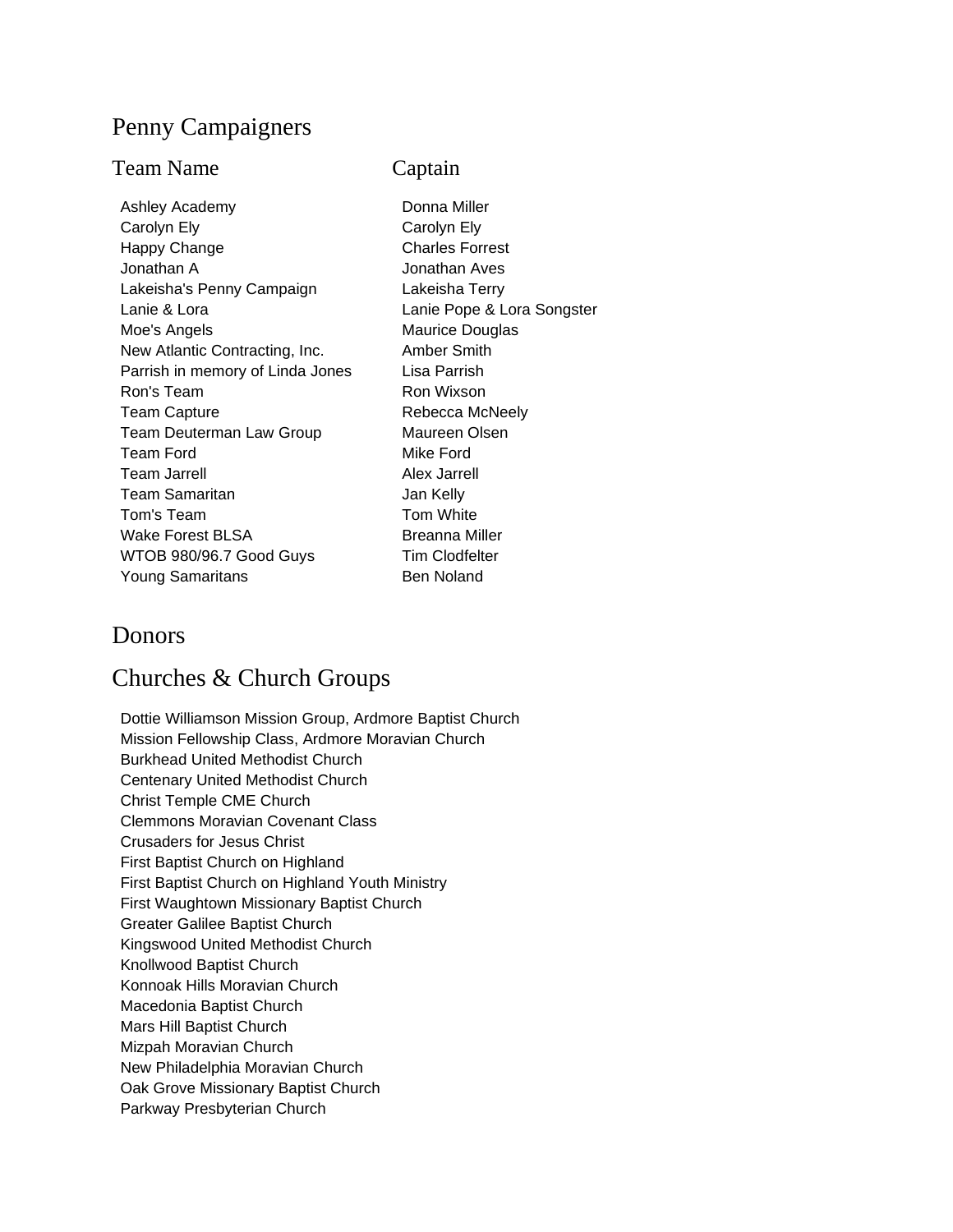Peace Haven Baptist Church Pine Chapel Moravian Church Pine Grove United Methodist Church Redeemed Missionary Baptist Church Saints Home United Methodist Church St. Monica's Guild, St. Benedict the Moor Catholic Church St. Paul United Methodist Church Manuel Sunday School Class, Sedge Garden United Methodist Church Shallowford Baptist Church Union Chapel Baptist Church Union Cross Moravian Church United Metropolitan Missionary Baptist Church Unity Moravian Church Wesley Memorial United Methodist Church West Side Baptist Church

#### Businesses, Civic Groups, Schools

Ashley Academy Be the Light Foundation Berkshire Hathaway | Carolinas Realty A Better World Learning Center Capture Public Relations & Marketing Clemmons Middle School Deuterman Law Group, PA EMS Management & Consultants Inc. Forsyth Association of Classroom **Teachers** Glenn Hart Property Glenn High School Glenn HS Army JROTC Hanes Magnet School James H. Young Eastern Star #592 John F. Kennedy High School John F. Kennedy Middle School Academy Mix 99.5 Phi Beta Sigma Fraternity Redeemer School Salem Investment Counselors, Inc. Special Children's School Summit School Third Grade Truliant Federal Credit Union Ward Elementary School Wells Fargo Community Support WXII 12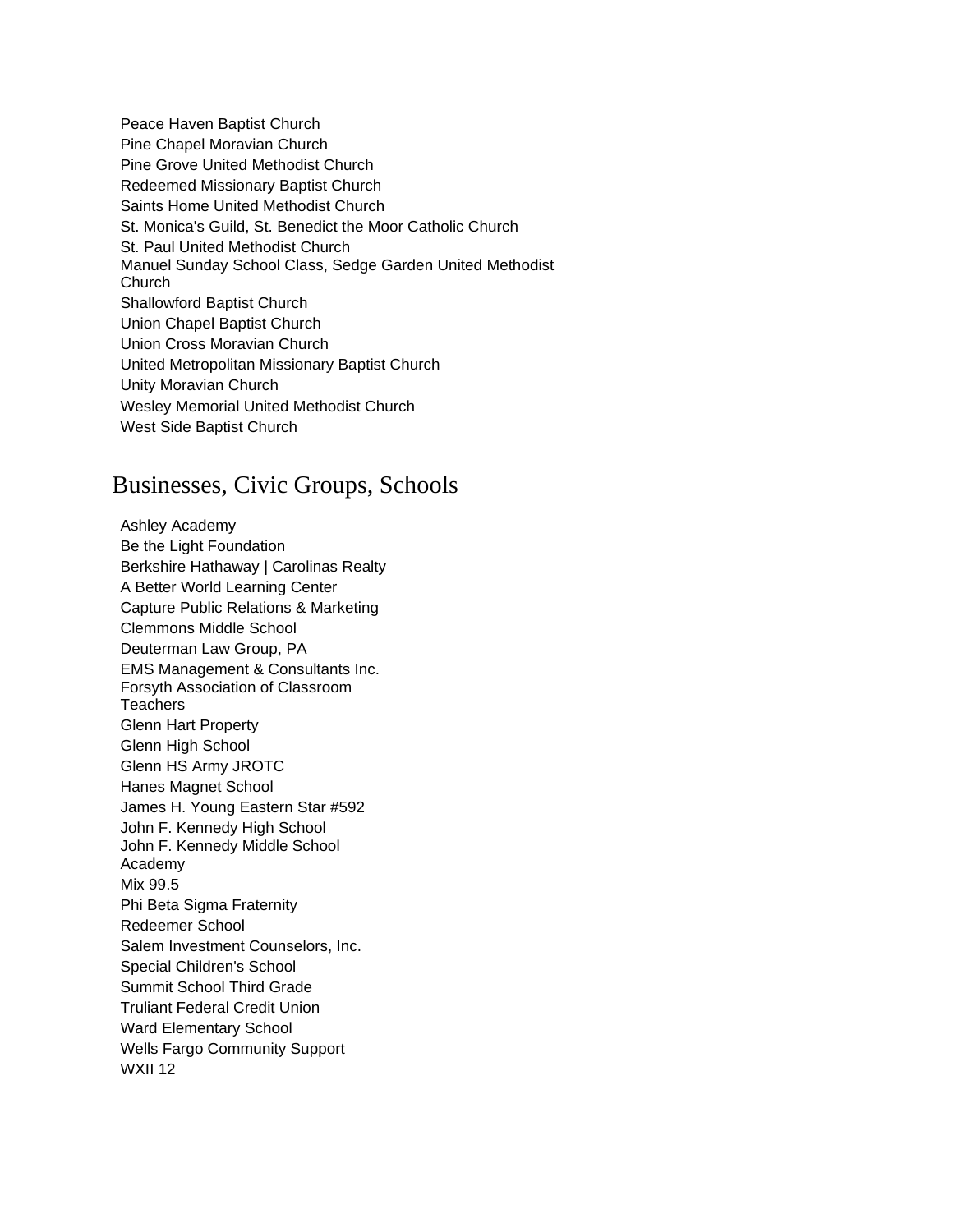#### Individuals

Frances Walker Abbott James Alleson Brian Althoff Linda Anderson Nancy G. Armstrong Mr. & Mrs. Neil Arrington Alison Ashe-Card Mr. & Mrs. Jonathan Aves William Bailey Ms. Betsy S. Baldwin Nina Ballentine Stephanie Barclift Mr. & Mrs. David Barksdale Kimberly Beardsley Samuel Beckworth Karen Bell Chandler Barbara Bennett Debbie Bennett James Berenson Maryellen Berry Jeff Blevins Meghan Boone Miss Deborah Bowen Dr. & Mrs. Robert Carr Boyd Cates Braden Dr. & Mrs. Charlie Branch, Jr. Kyle Brantley Mary Jo Brewer Mr. & Mrs. Alan Bridges Mr. & Mrs. Ron Britt Sharon S. Bryan Cyndy Burnes Margaret Burnham Mr. & Mrs. Austin Byrne Mr. & Mrs. Brent Byrum Sylvia Caldwell Pat Callaghan Judy Canada Mr. & Mrs. Harry Carethers Mr. & Mrs. Kenneth P. Carlson, Jr. Jessica Carrigan Mr. & Mrs. Jim Cavenaugh, Jr. Mr. & Mrs. Glenn Chamberlin Wayne Cheek Mr. & Mrs. Roger Chester Bill & Kathy Cissna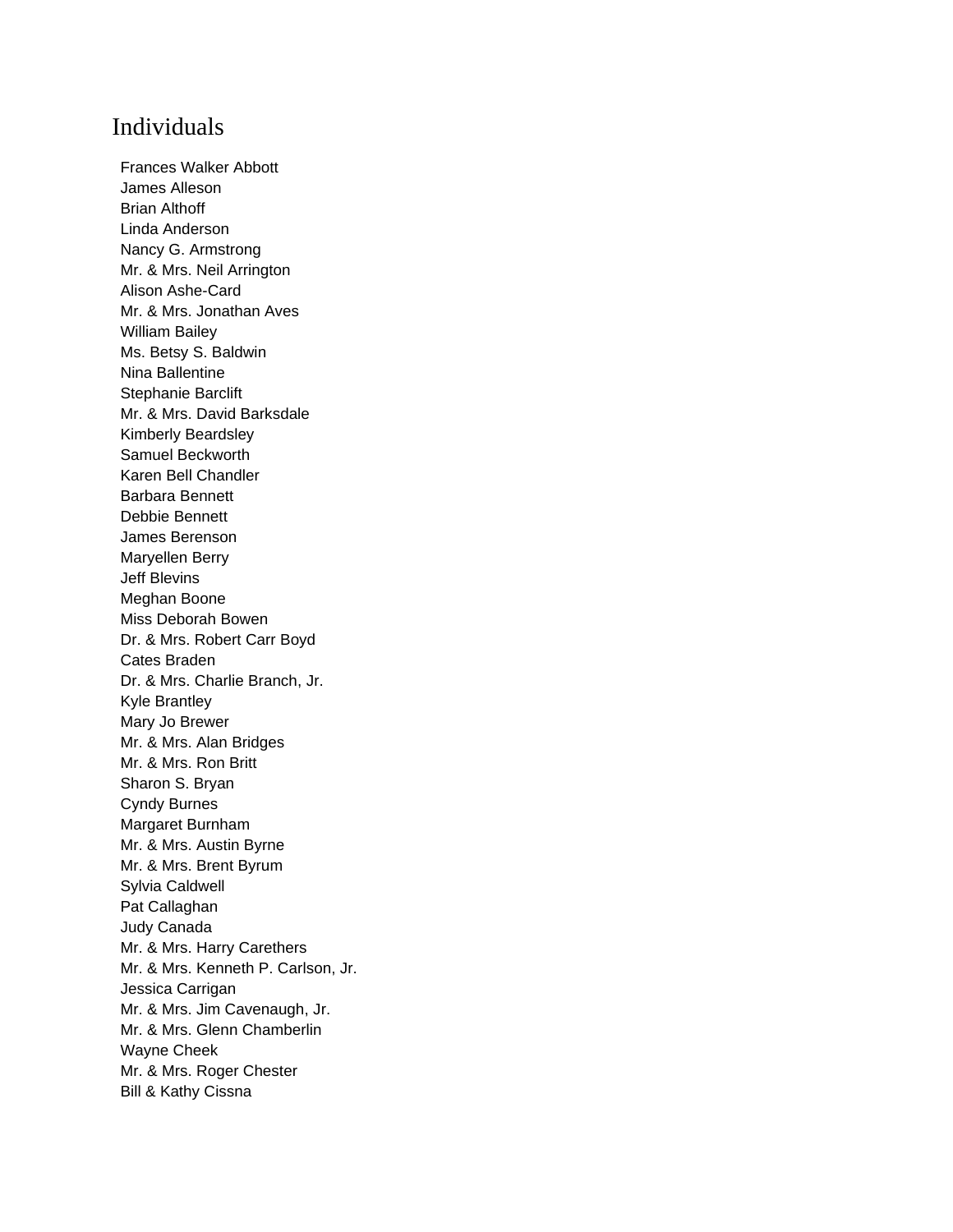Lora Clayton Mr. & Mrs. Jason Cogdill Mr. & Mrs. David Conrad James Crawford Deborah Creech Dorie Crowe Mr. & Mrs. Timothy Davis Paula H. Davis Dawne Deuterman Mary Jane Dewees Robbie C. Disher Larry Dorriety Mr. & Mrs. Steve Doss Maurice Douglas Tyrone Douthit Jean Dull Jackson Dunlap Mr. & Mrs. Ray Eaton Gary Elkins Carolyn M. Ely Mr. & Mrs. Joseph H. Ely Karen E. Everhart April Farley Beth Fike Terri Fisher Mr. & Mrs. Mike Ford Vicki Fragakis Carrie Friesen William F. Fulton Pat Gamble Joshua Gardner Mr. & Mrs. John Gardner Janice Garling Mr. & Mrs. Michael Garner Marie-Amelie George Mr. & Mrs. Roosevelt Givens Mr. & Mrs. Johnny E. Golden Frances V. Gough Mr. & Mrs. Tony L. Gough Mr. & Mrs. Jim Graham Heather Gram Anita Griffin Wilson Guido Lydia Gutierrez Martha Haire James Hall Rebecca Haney Norma Jean Harbin Julie Lynne Harris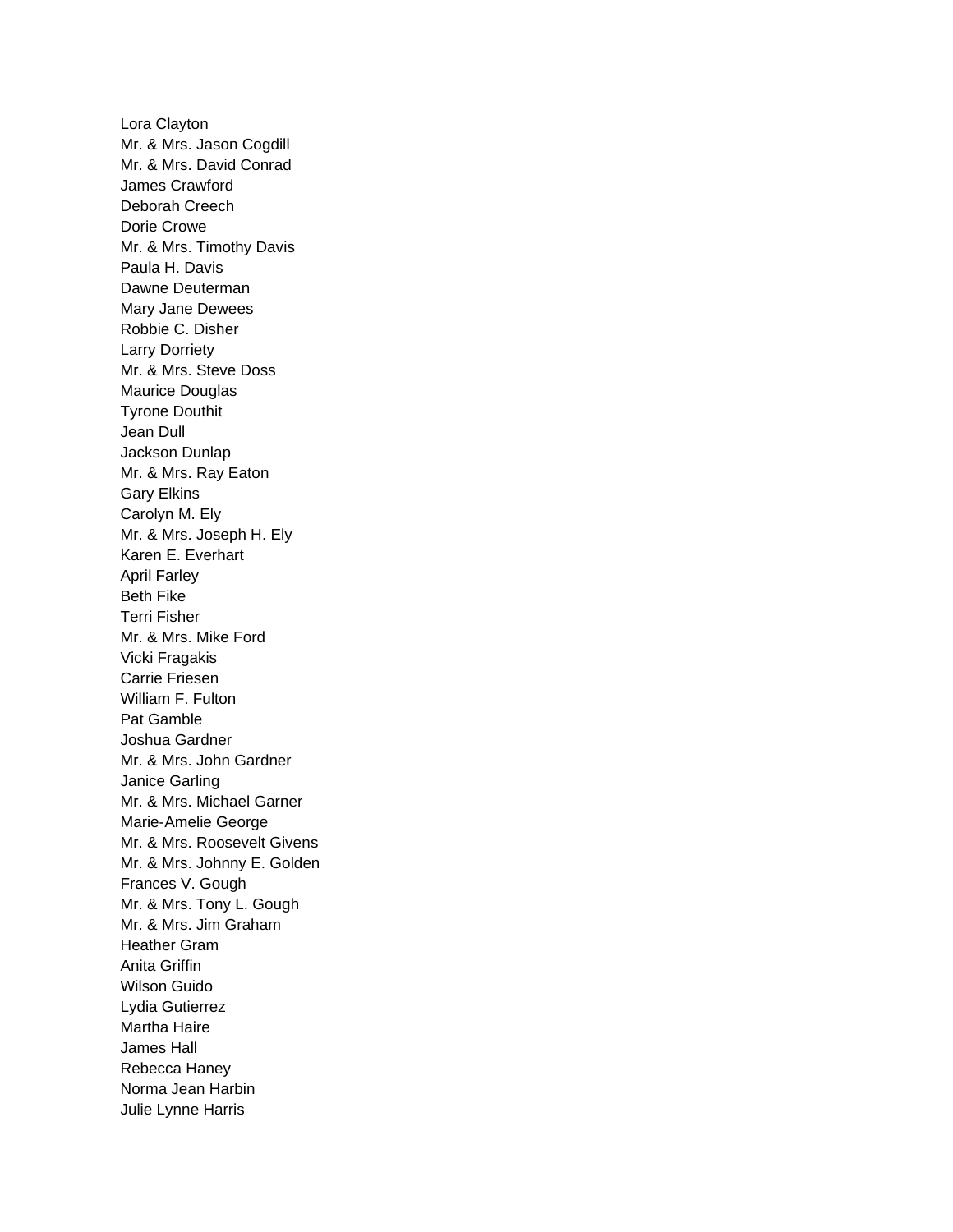Mr. & Mrs. Dean Harris Vada Haynes Debra Helton Mr. & Mrs. Scott Herman Nancy N. Hipp Mr. & Mrs. Lawrence E. Hudspeth Bill Ingram Mr. & Mrs. Ted Irvin Nancy Elizabeth Irvin Elizabeth Jamison Manak Jayne Rev. & Mrs. Donald Jenkins Rob & Errika Jenkins Mr. & Mrs. Michael S. Jeske Mr. & Mrs. Larry Joe Kristen Johnson Bertha Jones Mr. & Mrs. Jack Joyner Mr. & Mrs. John Justus Davis Katie Jan Kelly Anne Kennedy Rev. & Mrs. Mark J. Key Janice King Rebecca King David Kinney Lauren Kirk Bob Kistler Hope M. Knight Sophia Konanc Kenneth Koontz Nicole Kugel Diane B. Lackey Mr. & Mrs. Greg Lambert Doris Marlene Land Mr. & Mrs. Robert Landry Jacqueline Lane Phillip Langeberg Colleen M. Lanier Karen Latham Mr. & Mrs. Bill Lawler Mr. & Mrs. Tom Lawson Jennifer A. Layton Mr. & Mrs. A. Wayne Ledbetter Sharon Leonard Ms. Teri Liles Michelle Lipscomb Sandy Lockwood Ernest & Martha Logemann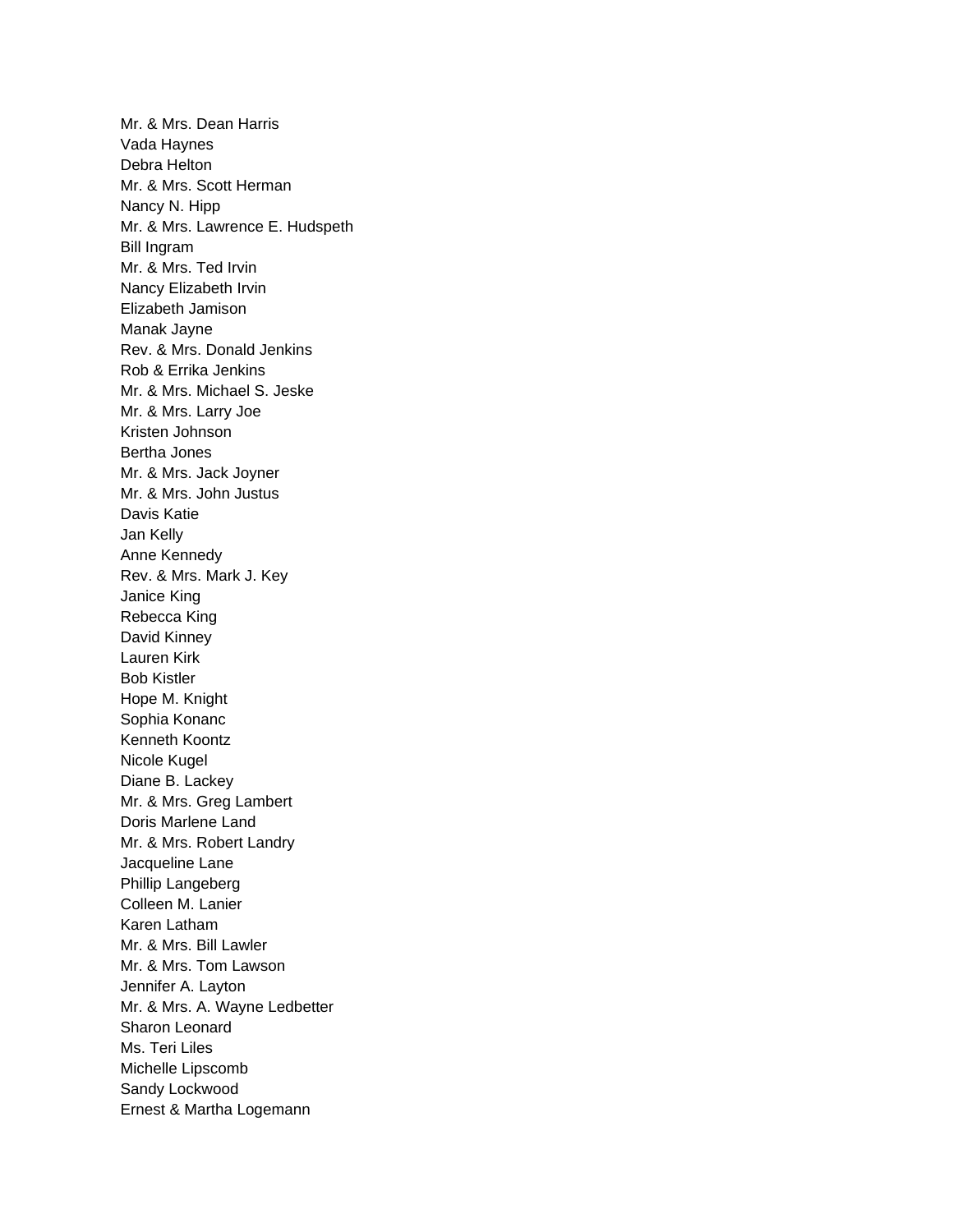Mr. & Mrs. Steve Lowder Mr. & Mrs. Joe Madaras Emily Madden John Makar, Jr. Gail S. Marion Mr. & Mrs. Tony Marion Linda Mason Mr. & Mrs. G. Eric Matthews Chris May Gail McAlister David McBride Mr. & Mrs. Gary McCoy Rebecca McNeely Wayne McNeely Joni Messer Mr. Dan Metzler Mr. & Mrs. David Meyer Emily Midea Carol Miller Mr. & Mrs. Bob Mills Ignacio Moreno John Muriuki Mr. & Mrs. Ronald Musgrave Susan Nance Wanda Needham Amanda Nestor Sherrie Newton-Mullis Mr. & Mrs. Benjamin K. Noland Janet Odum Maureen Olsen Nathan & Lisa Parrish Shalisa R. Parsons Mr. Jerry Pate Eddie Patella Kayla Patrick & Family Damon F. Patrick Ms. Calandra Person Mr. & Mrs. Mike Poston Eileen Prescott Carly Presnell Mr. & Mrs. Alan Proctor Elizabeth Ramey Mr. Kevin Rapier Amanda Rasnick Bernardine Rea Dianna S. Read Joe C. Redding Michael Reeder Jane Robbins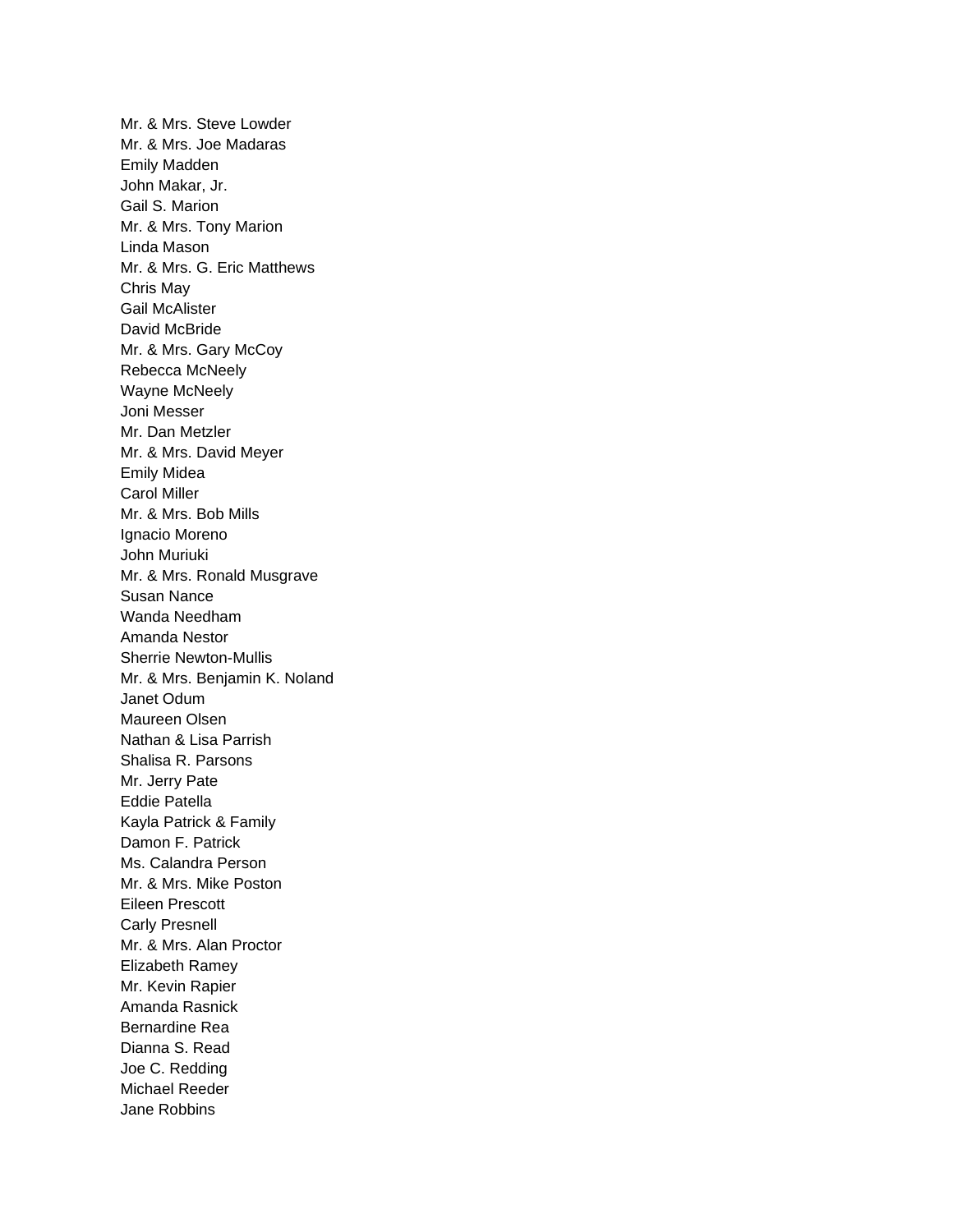Tasha Rodger Mr. & Mrs. Jim Rosenberger Emily Rostlund Gwendolyn Russell Josh Schuminsky Maureen Schuster Susan T. Seyfried Millicent & Tammy Shadden Sidney Ann Shadley Tammie Sheff Bean Shore Renee Sinclair Mr. & Mrs. Paul Sluder Debbie Smith Mr. & Mrs. John F. Smith Wayne Lewis Smith Jared Songster Mr. & Mrs. Jack Songster Southside Metals Corinne Spencer Mr. & Mrs. Bill Spraggins Steen Valuation Group Michael & Nancy Sullivan Rhonda Swaim Mr. & Mrs. Russell Talley Emily Terranova Ashley Thomas Elizabeth M. Tilley Alejandro Trillo An Truong Tom Tucker Maxine Turner Pieter Van Iderstine & Janis Berie Mr. & Mrs. Ignacio Vasquez Mr. & Mrs. Thomas Vincent Mr. & Mrs. Brian Walin Larry Walker Anne F. Walter Laura Warren Richard & Allison Watts James Webster Georgia West Heather Wham Elizabeth White Tom White Mr. & Mrs. Jason Whitener Lucas Whitney Grant Wilburn Dr. Bob Wilk